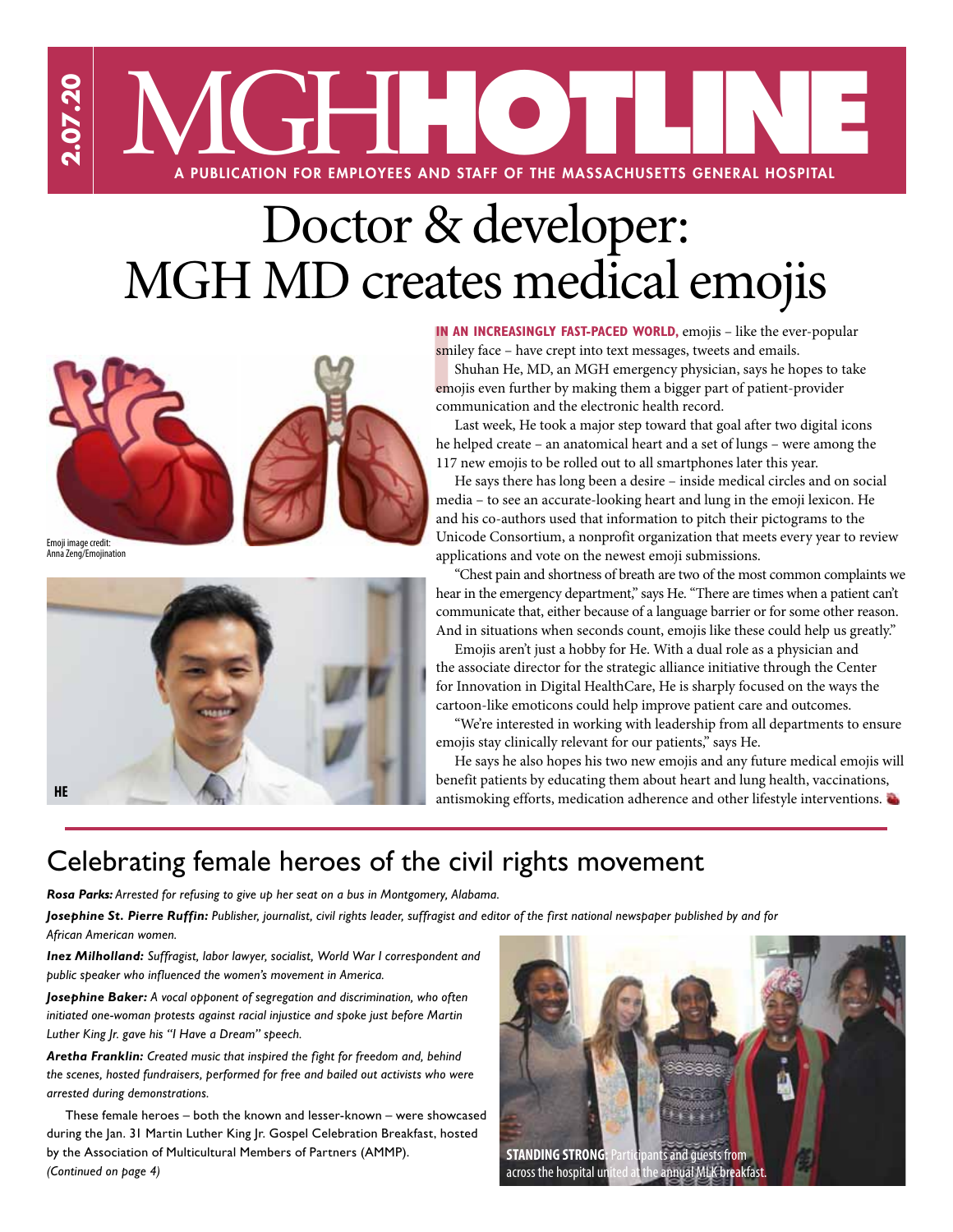### **2.07.20**



#### **How microbes influence the development of the infant immune system**

When infants leave their mostly sterile home in the uterus during birth, they are rapidly colonized with microbes from the surrounding environment, the majority of which takes place in the intestinal tract.

This is a critical time for the newborn's immune system, as it learns to separate friend from foe.

Research has shown that "crosstalk" between these early microbe colonizers and the immune cells in intestines plays a key role in developing a well-functioning immune system, but until now the specific process by which that occurs had not yet been defined.

An MGH research team found these early interactions between microbes and immune cells are communicated to the thymus – an organ responsible for creating specialized immune cells early in life – through specialized cells that are imprinted with microbial signatures in the intestine. The cells then travel up to the thymus, which is located just under the breastbone between the lungs.

If this signaling process goes awry, newly formed immune cells may start to target helpful microbes instead of harmful ones, which could disrupt the balance of the gut microbiome.

An unbalanced microbiome is believed to increase the risk of developing allergies, asthma and autoimmune disorders such as celiac disease and inflammatory bowel disease later in life.

A better understanding of this process could lead to new strategies that promote a healthier relationship between intestinal cells and the microbiome. The study was led by Nitya Jain, PhD, and Alessio Fasano, MD, both of the Mucosal Immunology and Biology Research Center.

#### **A cool new way to reduce fat**

The MGH research team that invented a process called Coolsculpting – a popular non-surgical method for reducing fat under the skin – is now developing a new technology that can reduce fat almost anywhere in the body using a safe, injectable ice solution, or slurry.

Coolsculpting, while highly effective, is limited by the amount of fat that can be removed per session and is not practical for reaching deeply seated fat in the body. The slurry injection, by contrast, can target and remove fat tissue at any site that can be accessed by a needle or catheter.

One key benefit of the slurry technique is that it is specifically designed to target fat and does not damage any surrounding organ or muscle tissues. In a study in pig models, the researchers reported a 55 percent reduction in fat thickness with no damage to skin or muscle at the injection site, and no systemic side effects or abnormalities.

More research and safety testing will have to be done before the process is approved for use in humans, but the research team is optimistic it could provide a significant upgrade in fat removal technology if approved.

"With this new technique, the doctor can do a simple injection that takes less than a minute, the patient can go home, and then the fat gradually disappears," says Lilit Garibyan, MD, PhD, an investigator in the Wellman Center for Photomedicine and co-author of the study along with center director Rox Anderson, MD.

## *Melodies for children with vascular birthmarks*

**More than 100 guests** enjoyed a night of classical music, laughter, Vietnamese food and a silent auction in the halls of the First Church in Boston on Dec. 14, 2019, to celebrate the 10th anniversary of the Vietnam Vascular Anomalies Center (VAC).

Hosted by the MGH Department of Dermatology and the Wellman Center for Photomedicine, the event raised more than \$60,000 to support the continued training and development of the interventional radiology clinic in Ho Chi Minh City, and a second satellite VAC clinic in Da Nang – expanding access to medical care for children with disfiguring birthmarks throughout central Vietnam.

"The clinic has done an amazing job taking care of children on such a small yearly budget," says Rox Anderson, MD, director of the Wellman Center. "It's the most efficient laser center in operation."

Since its inception a decade ago, the Vietnam VAC in Ho Chi Minh City remains the only state-of-the-art facility of its kind in Vietnam, home to more than 90 million people. Anderson and Thanh Nga Tran, MD, PhD, MGH Dermatology Department, are two of the founders of the clinics.



Wellman Center; Tran; Anderson; and Neera Nathan, MD, Department of Medicine

The group also helped abolish the use of radioactive phosphorus in the treatment of vascular anomalies and provides yearly trainings to Vietnamese physicians and medical staff about modern, safe and effective medical treatments for disfiguring birthmarks and other severe skin conditions in children. Since its inception, the center and its dedicated team of physicians have provided more than 15,000 children with free laser and medical treatments.

"What I have learned is to get off your chair and go do something," Anderson says. "There is no greater thrill than knowing what you do makes an impact, to meet the people of Vietnam and help improve the quality of these kids' lives. It's a chance to fully express idealism and know that the world is a good place. That's the value of being part of this clinic. It is an honor to contribute to this effort."

For more information, visit *www.VietnamVAC.org*. ■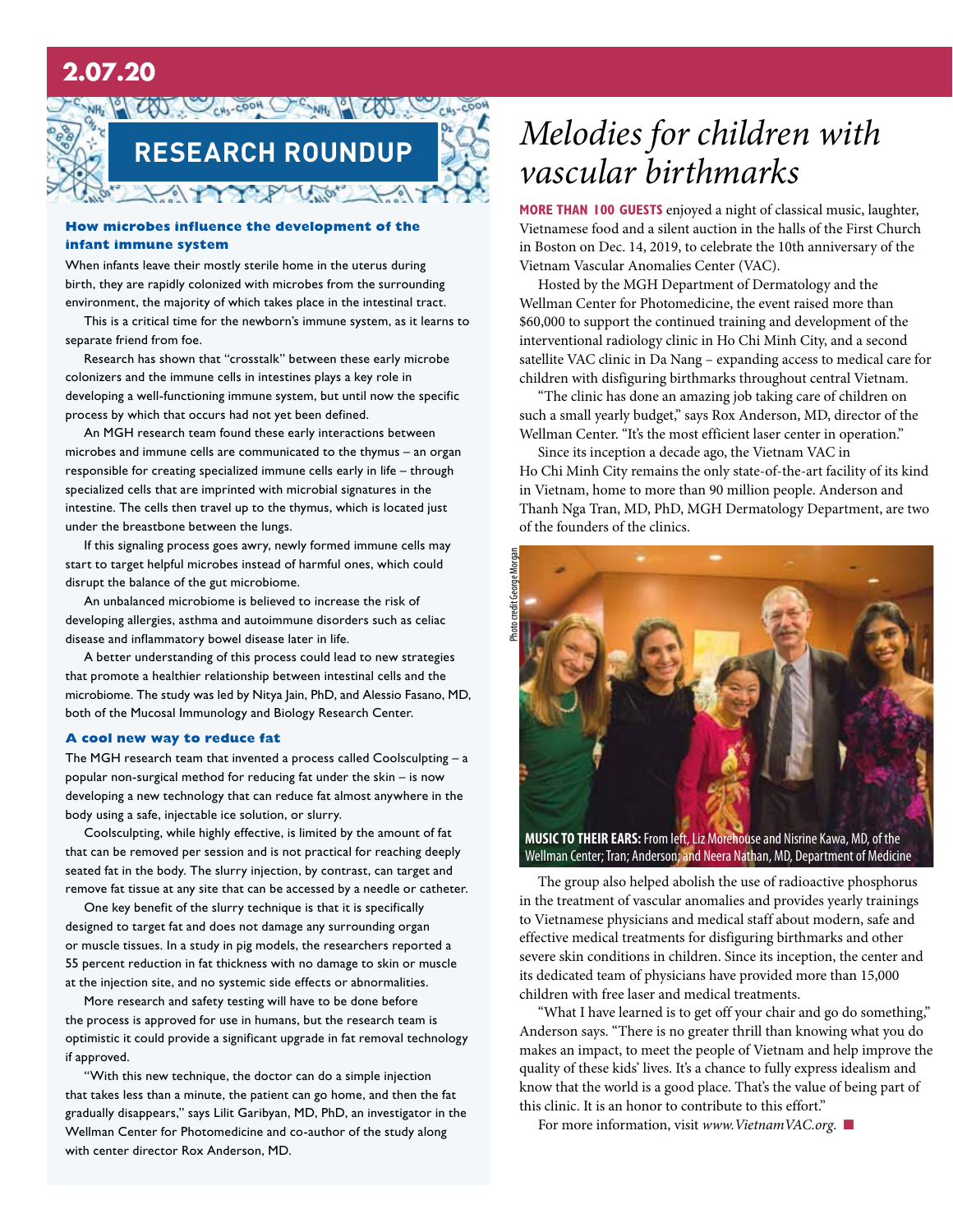# MGH**HOTL**

# **Coronavirus Update**

Staff should visit apollo.massgeneral.org/coronavirus for more information

**MASSACHUSETTS GENERAL HOSPITAL** 

#### **What is 2019 novel coronavirus?**

The 2019 novel coronavirus (2019-nCoV) is a new virus that causes respiratory illness in people and can spread from person to person. This virus was first identified at the end of 2019 during an investigation into an outbreak of respiratory illness and pneumonia in Wuhan, China.

#### **Have there been cases of 2019-nCoV in the United States?**

Yes. The first infection with 2019-nCoV in the U.S. was reported on Jan. 21. The numbers have been small overall, and all thus far have been associated with prior travel from areas in or around Wuhan, China, or close household contact to an infected person from China. Thus, the risk of being exposed to this virus in the U.S. remains exceedingly low.

#### **What should I do if I have symptoms?**

Although your symptoms – mild to severe respiratory illness with fever, cough and shortness of breath – are most likely due to influenza or other viruses that occur commonly here in winter, you should call your health care provider to discuss your symptoms. If there is a reason to think you may have been exposed to the new coronavirus, your health care provider will work with your state's public health department and the Centers for Disease Control and Prevention (CDC) to determine if you need to be tested for 2019-nCoV.

#### **Is the MGH prepared to care for patients with coronavirus?**

The MGH is fully prepared to care for patients with coronavirus. Hospital doctors, nurses, infection control specialists, emergency specialists and administrators have been closely monitoring the coronavirus outbreak. They have developed a hospitalwide plan that will be put in place if patients with coronavirus come to the hospital or health center.

#### **Does the CDC recommend the use of face masks to prevent 2019-nCoV?**

No. The CDC does not currently recommend the use of face masks among the general public. While the virus has spread from person to person among close contacts such as family members, this virus is not currently spreading in the community within in the U.S. As always, if you have a fever or cough when at any of the MGH campuses, please pick up a mask at any information desk to help prevent the spread of germs of all kinds. ■

### Supporting hospital colleagues in China

#### **HOW CAN WE HELP OUR FRIENDS,** family and colleagues in China?

It is a question that many MGH staff and community members have asked in the wake of the global coronavirus (2019-nCoV) outbreak. The respiratory illness was first identified last month in Wuhan, Hubei Province, China and since has spread to thousands of people in the country, leaving hospitals there overwhelmed and in need of medical supplies and support.

"Currently, the increased demand for personal protective equipment (PPE) throughout the nation has resulted in distributors restricting the amount of supplies health care facilities can order to prevent hoarding," says Paul Biddinger, MD, chief of MGH Division of Emergency Preparedness. "This means that we are unable to order above and beyond our typical quantities. However, after careful review of our supplies, we have identified protective suits that are no longer used in our biothreats program, as well as masks and gloves that we will able to send to help our colleagues at our partner institutions in China."

In addition, Mass General is sharing a toolkit of essential planning and response resources – developed for use in the MGH Biothreats Unit – with responding teams in China. "It is our hope that these expert guides will help address some of the enormous challenges they currently are facing," says Biddinger.



**THERE IS CURRENTLY** no vaccine to prevent the 2019-nCoV infection. To help prevent the spread of respiratory viruses, the CDC always recommends washing hands often with soap and water for at least 20 seconds, especially after going to the bathroom; before eating; and after blowing your nose, coughing or sneezing.

Washing your hands is easy, and it is one of the most effective ways to prevent the spread of germs. Clean hands can stop germs from spreading from one person to another and throughout an entire community.

#### **Follow these five steps every time.**

- 1. Wet your hands with clean, running water, and apply soap.
- 2. Lather your hands by rubbing them together with the soap. Lather the backs of your hands, between your fingers and under your nails.
- 3. Scrub your hands for at least 20 seconds. You can count to 20 to be sure you have scrubbed for the right amount of time.
- 4. Rinse your hands well under clean, running water.
- 5. Dry your hands using a clean towel or air dry them.